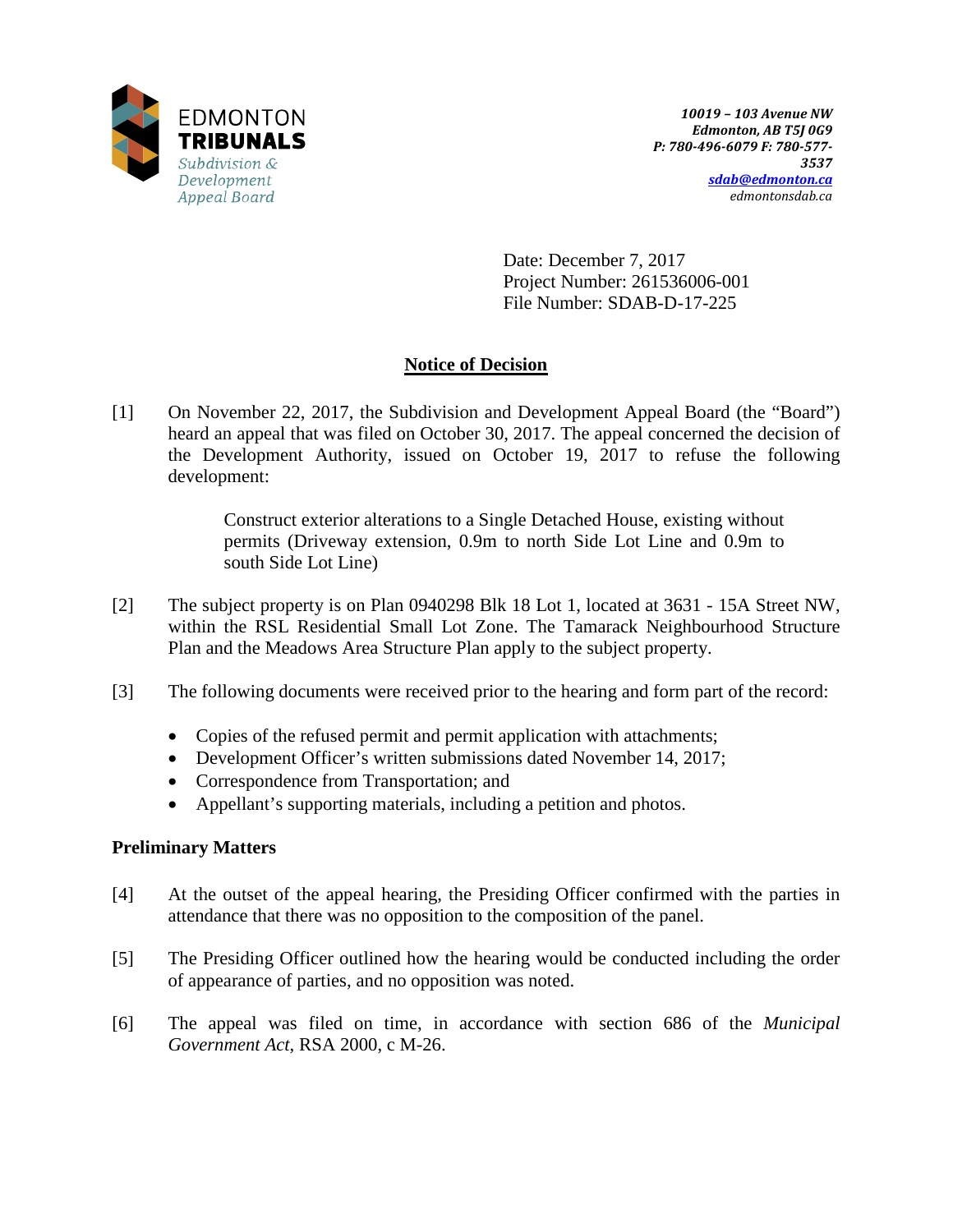### **Summary of Hearing**

- *i) Position of the Appellants, Mr. K. Bariar and Ms. K. Bariar*
- [7] The Appellants built the house with a legal Secondary Suite and poured the Driveway extension at the time of the original construction. The only access to the Secondary Suite is an exterior entrance halfway along the north side of the house.
- [8] The original purpose of the Driveway extension was to provide parking for the Secondary Suite as two "No Parking" signs were located in front of their property; one near the utility box and one near the corner of 36A Avenue and 15A Street. These signs were later removed by the City at the request of the Appellants.
- [9] Mr. Bariar provided signatures of support for the development from eleven property owners within the 60 metre notification area, including the most immediately affected neighbour to the north.
- [10] There is one foot of space between the edge of their Driveway and the adjacent property line to the north. The Appellants have not discussed snow removal with the neighbours to the north.
- [11] The Appellants have sold the subject property and no longer live there, but they confirmed that the Secondary Suite is still in place. A Real Property Report was required at the time of sale, which identified that a permit was required for the Driveway extension.
- [12] There was some confusion as to the size of the extension being applied for, as extra lines had been hand drawn on the Real Property Report by the Appellants. Upon comparing the photo of the property against the Real Property Report it was determined that the original version of the report was correct. The hatched area was an accurate portrayal of the Driveway extension as it exists, not the lines drawn by the Appellants.
- [13] The Appellants also confirmed that they do not intend to add any additional concrete to what is already in place.
	- *ii) Position of the Development Officer, Mr. J. Xie*
- [14] The Development Officer did not attend the hearing and the Board relied on his written submissions.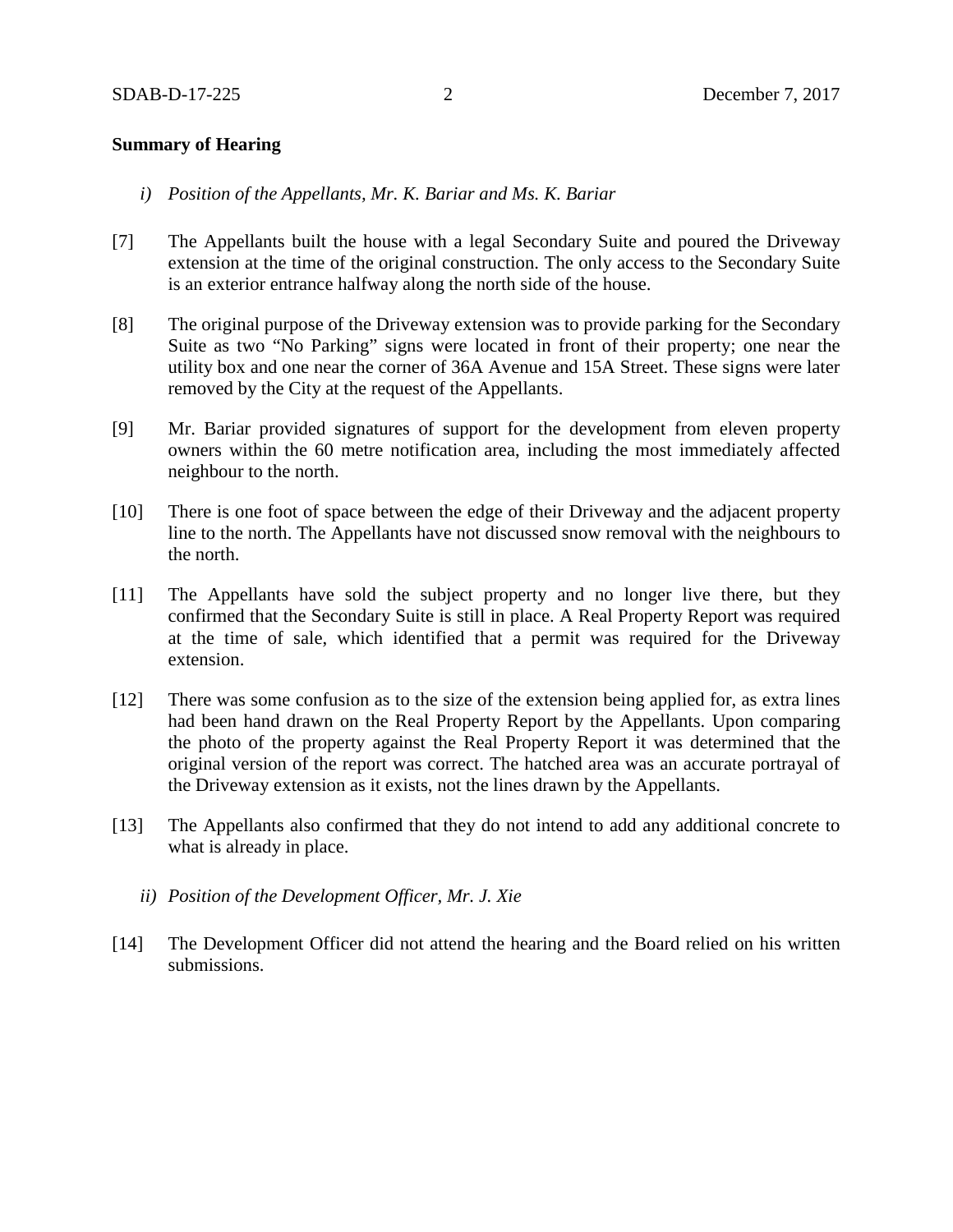### **Decision**

[15] The appeal is ALLOWED and the decision of the Development Authority is REVOKED. The development is GRANTED as applied for to the Development Authority. In granting the development, the Board revises the Scope of Application as follows:

> Construct exterior alterations to a Single Detached House, existing without permits (Front Driveway and two contiguous Walkway extensions, 0.9m to the north and 0.9m to the south)

[16] The development is subject to the following CONDITION:

### Conditions

1. The Driveway extensions identified in the Real Property Report are approved as Walkways connecting the main entrance of the principal building to the sidewalk and the entrance of a Secondary Suite to a sidewalk. These Walkways may not be used for parking.

### **Advisements**

- 1. All proposed residential driveways, located in close proximity to any surface utility, do not have city enforced at grade offsets and therefore must be located to meet the at grade offset requirements of the associated utility company.
- 2. There is an existing Shaw pedestal in close proximity to the driveway extension. Should relocation of the pedestal be required, all costs associated with relocation of the surface utility will be borne by the owner/applicant. The applicant must contact Shaw Cablesystems at planningedmonton@sjrb.ca regarding minimum clearances to be maintained from the existing Shaw pedestal located adjacent to the existing gravel access.
- 3. There may be utilities within road right-of-way not specified that must be considered during construction. The owner/applicant is responsible for the location of all underground and above ground utilities and maintaining required clearances as specified by the utility companies. Alberta One-Call (1-800-242-3447) and Shaw Cable 1-866-344-7429; www.digshaw.ca) should be contacted at least two weeks prior to the work beginning to have utilities located. Any costs associated with relocations and/or removals shall be at the expense of the owner/applicant.

### **Reasons for Decision**

[17] The proposed development is Accessory to a Permitted Use in the RSL Residential Small Lot Zone.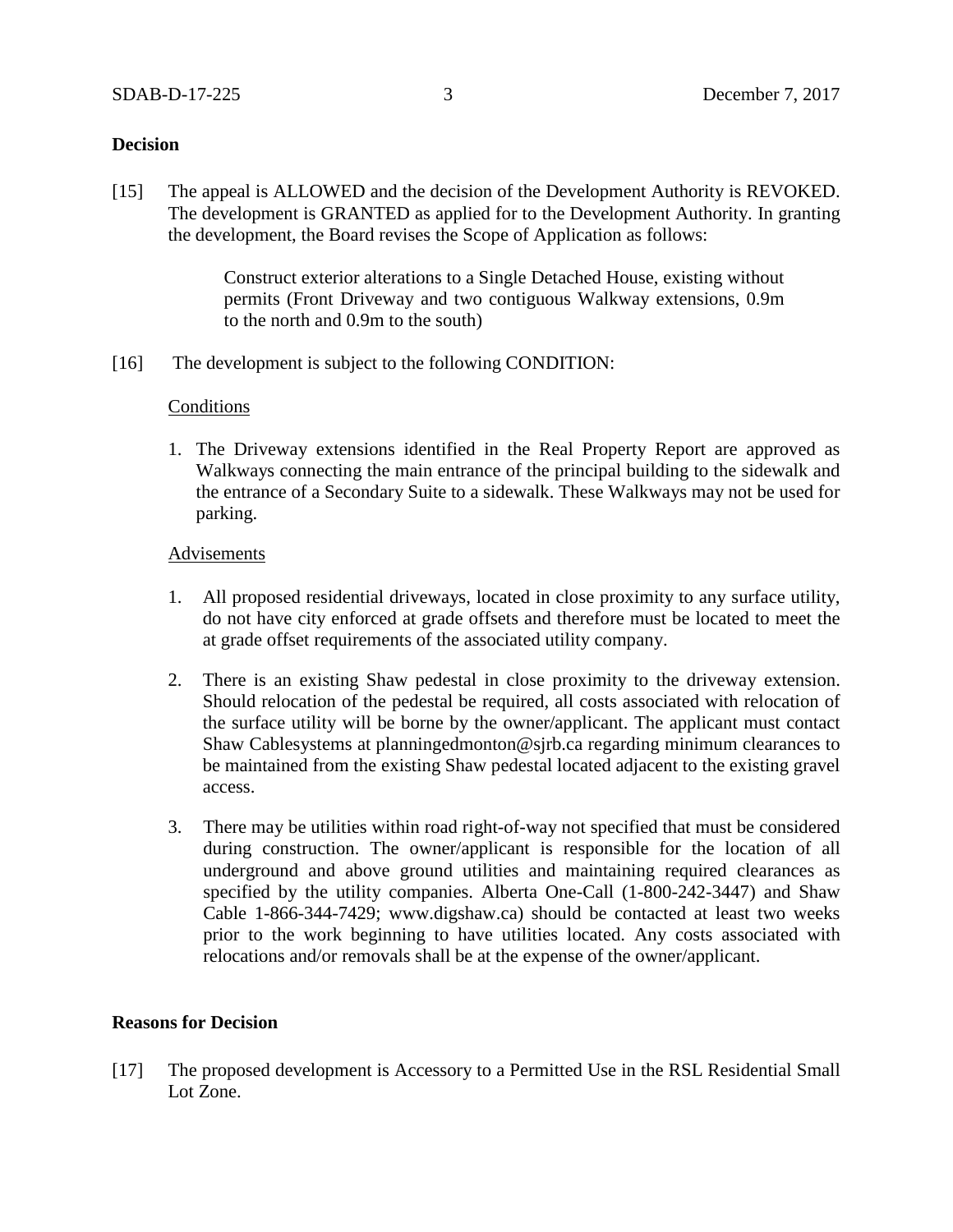- [18] The Board finds that the provision of Walkways connecting the sidewalk to both the entrance of the principal residence and the entrance of the Secondary Suite are in accordance with section 6.1(122), which defines Walkway as "a path for pedestrian circulation that cannot be used for vehicular parking". The proposed development is more accurately characterized as two Walkways totaling 0.9 metres in width, a size that makes it prohibitive for parking purposes. Accordingly, based on the definitions of Walkways and Driveways per the Zoning Bylaw, the proposed development is for two Walkways, and not for extensions to the Driveway.
- [19] The Edmonton Zoning Bylaw 12800 contains separate definitions for Walkway and Driveways, but these definitions do not preclude Walkways and Driveways abutting each other.
- [20] The practice of pouring Driveways and Walkways contiguously is common in residences with front access Garages, and is done for economic reasons to reduce the amount of formwork required as well as to facilitate pouring of all front concrete at the same time.
- [21] The Board notes the signatures of support for the development from eleven adjacent property owners, including the most affected neighbour immediately to the North.
- [22] The Board further notes that the Transportation Department took no exception to the Walkways or Driveway extensions *per se*, but only to the proximity of the north Walkway to a service pedestal, which has been noted in the attached advisement.
- [23] The Board concludes that the proposed development will not unduly interfere with the amenities of the neighbourhood nor materially interfere with or affect the use, enjoyment or value of neighbouring parcels of land.

Noel Somerville, Presiding Officer Subdivision and Development Appeal Board

Board Members in Attendance Ms. K. Cherniawsky, Mr. A. Bolstad, Ms. S. LaPerle, Ms. D. Kronewitt Martin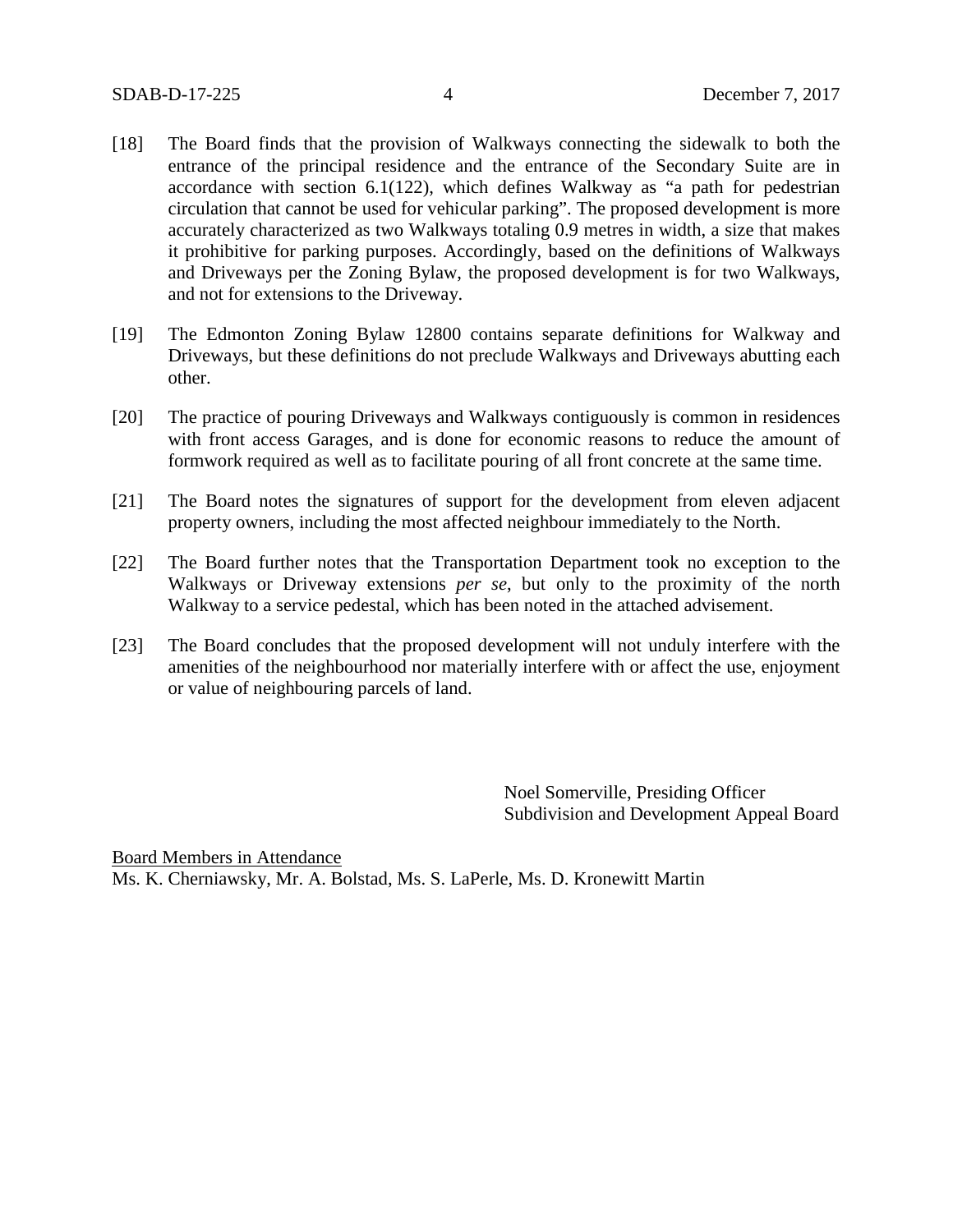### **Important Information for the Applicant/Appellant**

- 1. This is not a Building Permit. A Building Permit must be obtained separately from the Sustainable Development Department, located on the 2nd Floor, Edmonton Tower, 10111 – 104 Avenue NW, Edmonton, AB T5J 0J4.
- 2. Obtaining a Development Permit does not relieve you from complying with:
	- a) the requirements of the *Edmonton Zoning Bylaw*, insofar as those requirements have not been relaxed or varied by a decision of the Subdivision and Development Appeal Board,
	- b) the requirements of the *Alberta Safety Codes Act*,
	- c) the *Alberta Regulation 204/207 – Safety Codes Act – Permit Regulation*,
	- d) the requirements of any other appropriate federal, provincial or municipal legislation,
	- e) the conditions of any caveat, covenant, easement or other instrument affecting a building or land.
- 3. When an application for a Development Permit has been approved by the Subdivision and Development Appeal Board, it shall not be valid unless and until any conditions of approval, save those of a continuing nature, have been fulfilled.
- 4. A Development Permit will expire in accordance to the provisions of Section 22 of the *Edmonton Zoning Bylaw, Bylaw 12800*, as amended.
- 5. This decision may be appealed to the Alberta Court of Appeal on a question of law or jurisdiction under Section 688 of the *Municipal Government Act*, RSA 2000, c M-26. If the Subdivision and Development Appeal Board is served with notice of an application for leave to appeal its decision, such notice shall operate to suspend the Development Permit.
- 6. When a decision on a Development Permit application has been rendered by the Subdivision and Development Appeal Board, the enforcement of that decision is carried out by the Sustainable Development Department, located on the 2nd Floor, Edmonton Tower, 10111 – 104 Avenue NW, Edmonton, AB T5J 0J4.

*NOTE: The City of Edmonton does not conduct independent environmental checks of land within the City. If you are concerned about the stability of this property for any purpose, you should conduct your own tests and reviews. The City of Edmonton, when issuing a development permit, makes no representations and offers no warranties as to the suitability of the property for any purpose or as to the presence or absence of any environmental contaminants on the property.*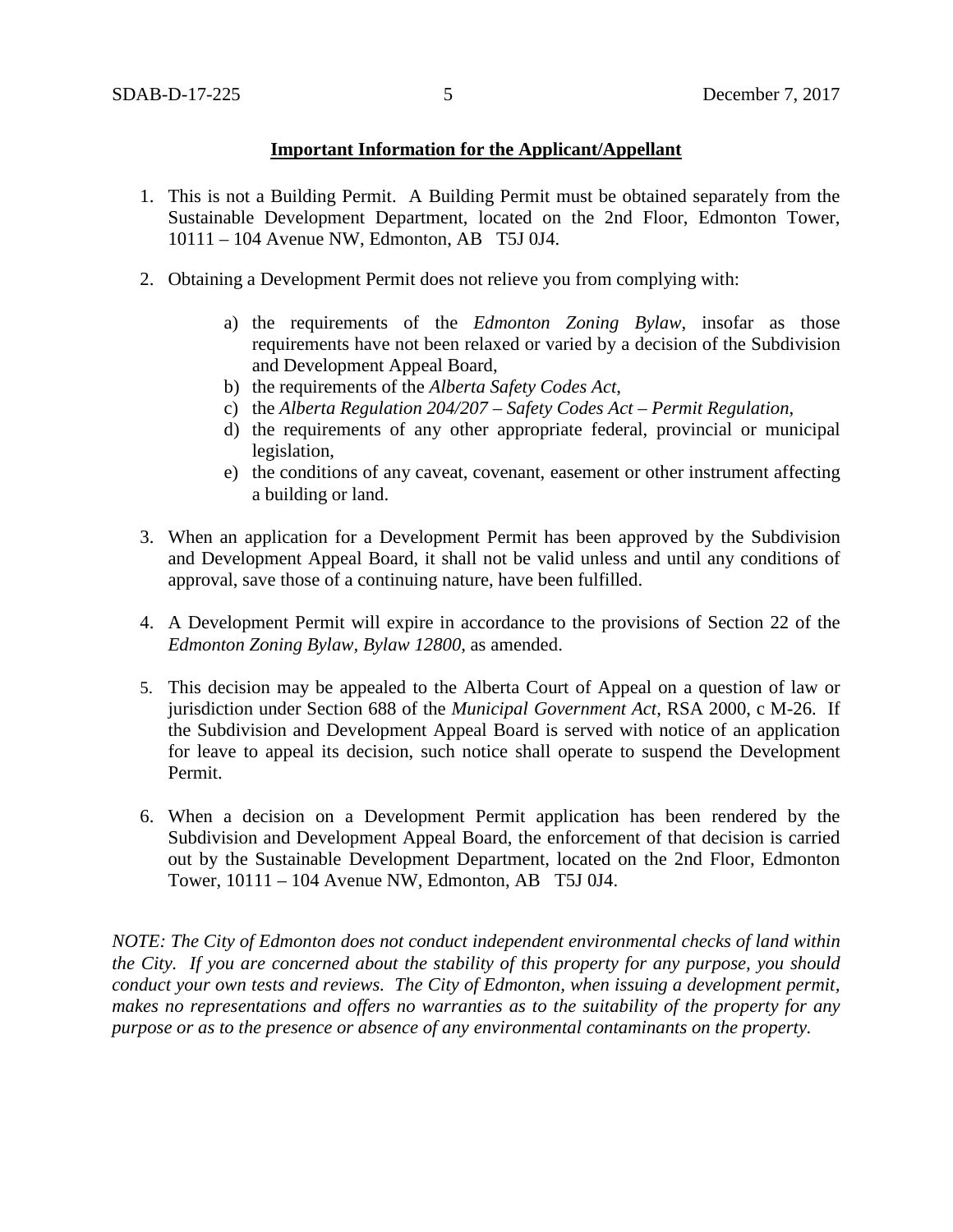

*10019 – 103 Avenue NW Edmonton, AB T5J 0G9 P: 780-496-6079 F: 780-577- 3537 [sdab@edmonton.ca](mailto:sdab@edmonton.ca) edmontonsdab.ca*

# **SDAB-D-17-226**

# Application 253125927-002

An appeal to move on a storage building (6.1 m x 2.4 m) Accessory to a General Retail Stores was POSTPONED to January, 2018. Date to be determined.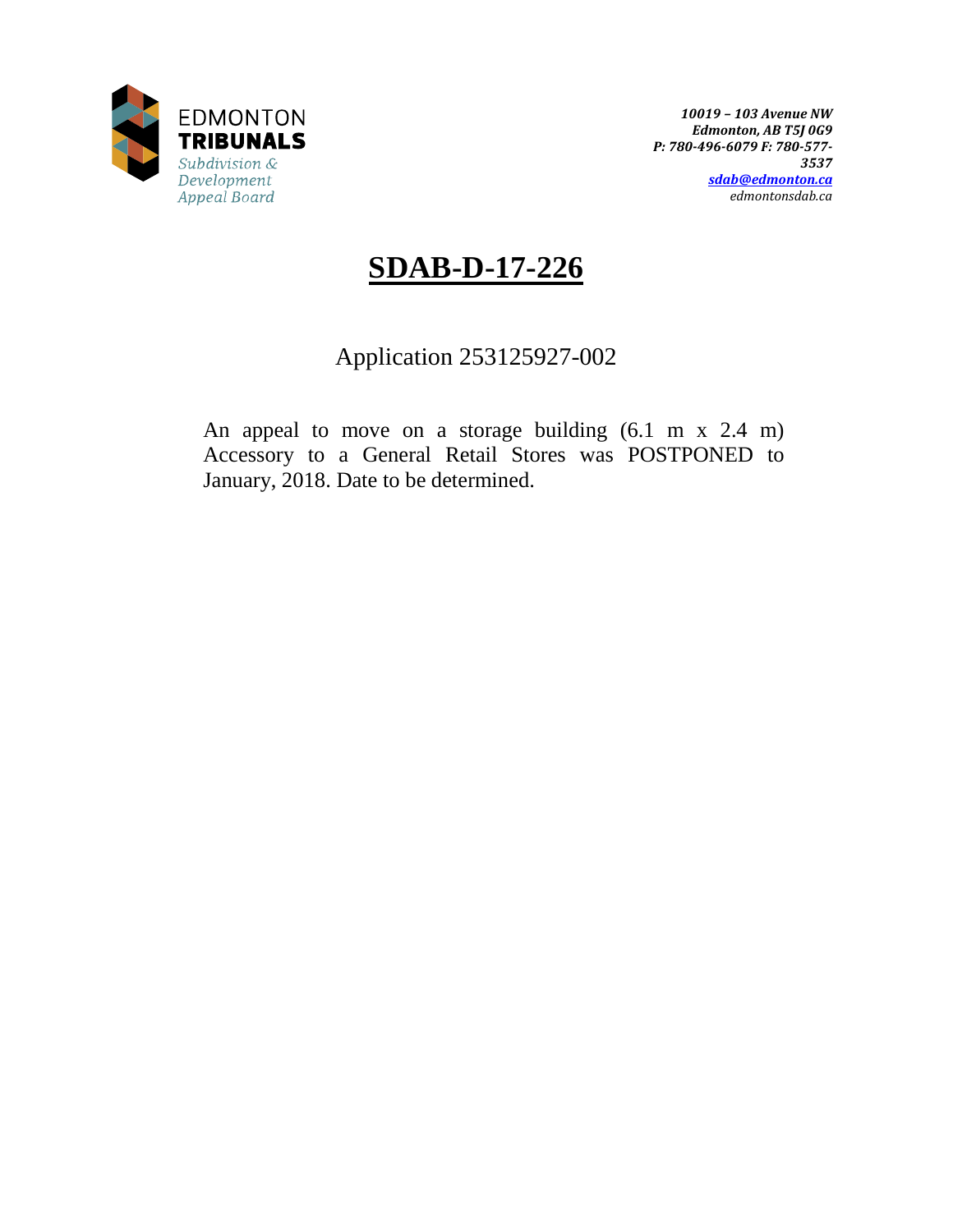

Date: December 7, 2017 Project Number: 257148833-001 File Number: SDAB-D-17-227

# **Notice of Decision**

[1] On November 22, 2017, the Subdivision and Development Appeal Board (the "Board") heard an appeal that was filed on October 29, 2017. The appeal concerned the decision of the Development Authority, issued on October 20, 2017, to approve the following development:

> Construct a Single Detached House with an Unenclosed Front Porch, rear attached Garage, rear partially covered deck, fireplace, Secondary Suite, and to demolish the existing rear detached Garage

- [2] The subject property is on Plan 707HW Blk 20 Lot 28, located at 11300 58 Street NW, within the RF1 Single Detached Residential Zone. The Mature Neighbourhood Overlay applies to the subject property.
- [3] The following documents were received prior to the hearing and form part of the record:
	- Copies of the approved permit and permit application with attachments;
	- Appellant's written submissions;
	- Respondent's written submissions with supporting materials, including a PowerPoint presentation;
	- Two letters from neighbouring property owners in opposition to the development;
	- One online response expressing neither support nor opposition; and
	- Development Officer's written submissions dated November 16, 2017, with various plans and drawings.
- [4] The following exhibits were submitted by Ms. L. Traynor and Mr. C. Traynor during the hearing and form part of the record:
	- Exhibit "A" Map of Area showing Assessment Values
	- Exhibit "B" Survey of their lot
	- Exhibit " $C$ " Photo of their home
	- Exhibit "D" Their home in relation to the lot next door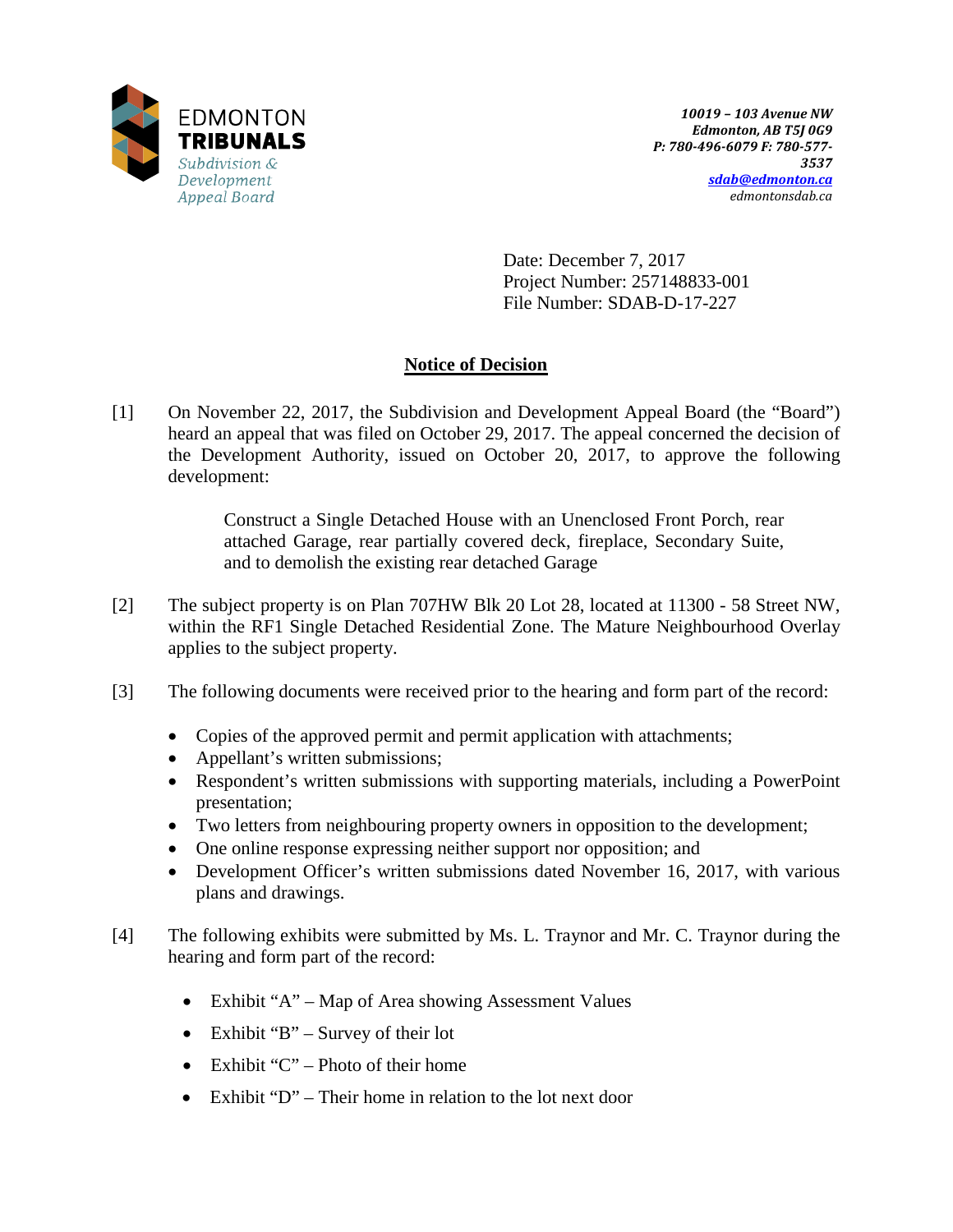### **Preliminary Matters**

- [5] At the outset of the appeal hearing, the Presiding Officer confirmed with the parties in attendance that there was no opposition to the composition of the panel.
- [6] The Presiding Officer outlined how the hearing would be conducted, including the order of appearance of parties, and no opposition was noted.
- [7] The appeal was filed on time, in accordance with section 686 of the *Municipal Government Act*, RSA 2000, c M-26.

### **Summary of Hearing**

- *i) Position of the Appellant, Ms. A. Coffin*
- [8] The original homes in Highlands were built from 1912 into the 1940s and 1950s. Some of these older homes have not been well maintained including the original home that was on the subject lot. New owners often demolish older homes and rebuild, while other homes are salvaged or maintained by the current owners.
- [9] The proposal for the pedway is at the centre of her appeal. The total length of the house, pedway and attached garage makes the total frontage too large and overbearing in relation to the rest of the homes in the neighbourhood, particularly in relation to the 1912 Buttercup farmhouse, a photo of which was included in her appeal.
- [10] If the pedway were eliminated the garage could be re-located further towards the lane which would allow more room for a garden or an inviting space.
- [11] The proposed development will obscure the view of the neighbouring property to the west and allowing this development would be precedent setting.
- [12] While she understands that minimum setback requirements have been met, allowing everything to be built to the maximum standard is a poor way to design something. Edmonton should re-think its approach of allowing developers to always build to the maximum allowable.
	- *ii) Position of Affected Property Owners in Support of the Appellant*
- [13] Ms. L. Traynor and Mr. C. Traynor appeared in support of the appeal. They live immediately west and adjacent to the proposed development and agree with the Appellant that the scale of the proposed home is out of context with the majority of the houses in the neighbourhood. Their home will be dwarfed and their morning light will be restricted.
- [14] The proposed development will have a footprint of 2,100 square feet with a total living area of approximately 7,000 square feet with the Garden Suite. It is their understanding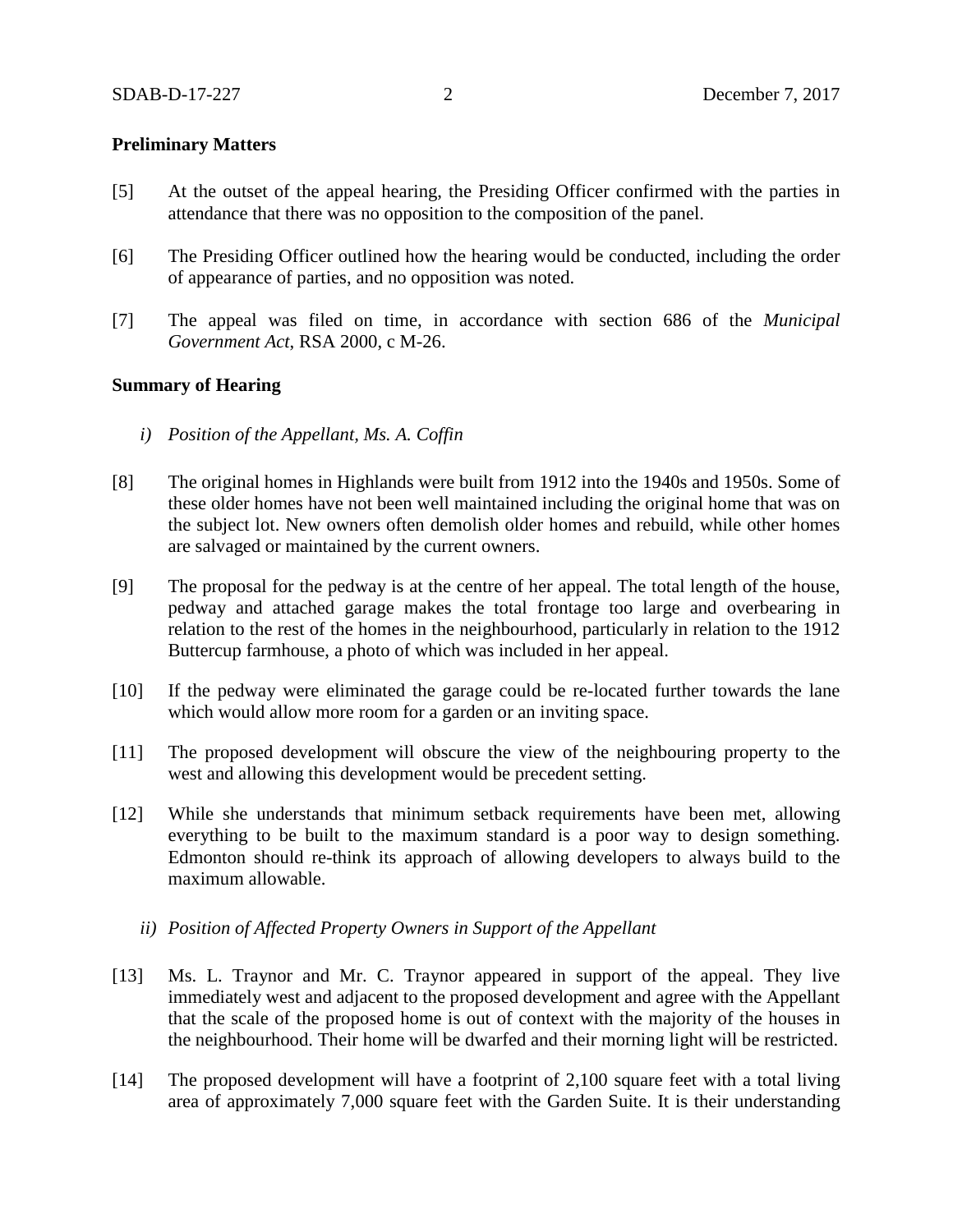that a basement suite is also planned which would enable three separate households to reside in the building.

- [15] They submitted Exhibit "A", which is a map of the surrounding properties and their assessment values. Their home, at 1,250 square feet, has one of the top three assessment values in the immediate vicinity. The home which was previously on the subject site and most homes on this block are approximately 1,000 square feet. There has been other infill of a smaller scale in the neighbourhood, which they welcome, as it helps renew the neighbourhood and increases property values.
- [16] They feel the minimum required front setback of the proposed development has been improperly calculated and submitted the following documents to support this:
	- Exhibit "B" Survey of their lot
	- Exhibit " $C$ " Photo of their home
	- Exhibit "D" Photo of their home in relation to the lot next door

Their lot is triangular and as a result, the Front Setback of their home has been calculated at only 4.5 metres when in reality it is closer to 9.0 metres. The proposed development will protrude well past the front of their home, obscuring half of their Front Yard. There are no other examples in the neighbourhood of other infill homes that are built so far beyond the adjacent home.

- [17] The Mature Neighbourhood Overlay states that the Front Setback of a home must be within 1.5 metres of the adjacent homes and the proposed development is not compliant with this regulation. They would prefer that the entire development be pushed further back on the lot towards the lane.
- [18] The construction of such a large structure could damage the existing large boulevard trees, particularly the one closest to their home. The previous home had a much larger Front Setback so the tree roots would have grown quite far into the Front Yard. When she stands at the 4.5 metre property line she is still well under the canopy of the elm trees. She would like the City to do a full assessment of these valuable trees before any development is granted.
- [19] They are opposed to the pedway as it adds unnecessarily to the building width on the lot and results in a reduction of the required Rear Setback. The proposed development is already at the minimum setback on the other three sides; to exceed the minimum requirement at the rear is too much. They would like to see the pedway removed and the house pushed back further on the site. They would have no problem with an attached Garage.
- [20] While they initially indicated that they were in favour of the variances, granting them is what allows a 2000 square foot home to be developed on this site.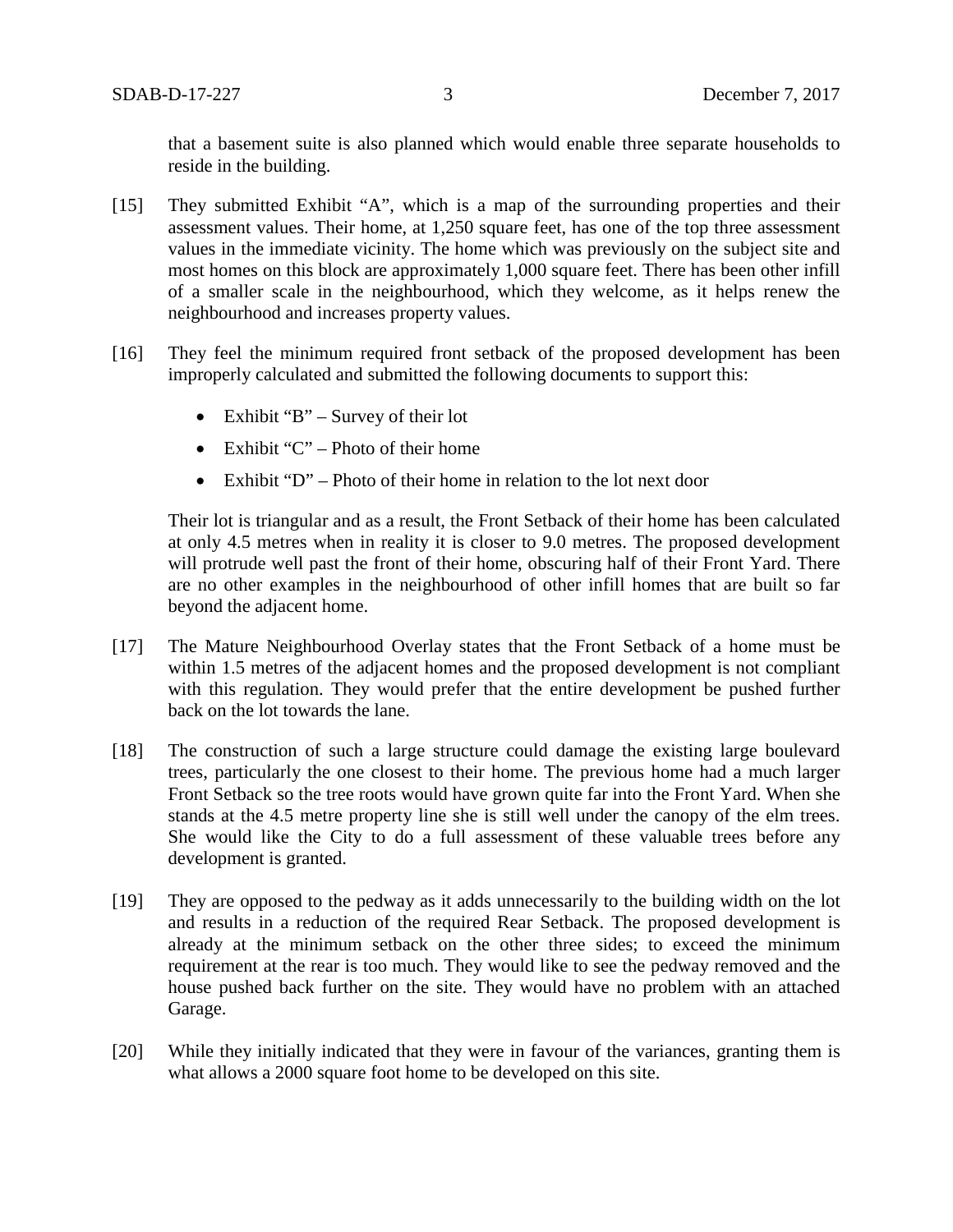### *iii) Position of the Development Officer, Mr. G. Robinson*

- [21] The Development Officer did not attend the hearing and the Board relied on his written submission. A short recess was called to allow the parties in attendance time to review the Development Officer's written submission.
- [22] Ms. Coffin referred to the community consultation summary in the Development Officer's report. A letter that she had sent to the Respondent and copied to the Development Officer on October 22, 2017 was not included in this summary, and the opinion of the residents of 11302 – 58 Street has now changed.
- [23] Ms. Traynor commented that their initial comments were included in the Development Officer's document report but their opinion changed once they had a chance to review the Mature Neighbourhood Overlay regulations and the building plans.
	- *vi) Position of the Respondent, Mr. R. Soni*
- [24] Mr. Soni has lived in Edmonton all of his life and has always aspired to live in Highlands. The area is beginning to go through infill and he has been as transparent as possible with his development plans. The neighbours have been very welcoming.
- [25] Except as noted, the home complies with all regulations of the Mature Neighbourhood Overlay. The Development Officer has allowed the Garage to be attached via a small pedway; therefore, two variances are now required to comply with the Edmonton Zoning Bylaw. If this pedway were eliminated, the proposed development would comply completely and no variances would be required. They are under the maximum permitted Height and could build closer to the east property line.
- [26] The proposed development has been designed to meet the section 93 requirements for inclusive design in the Edmonton Zoning Bylaw to accommodate a family member with mobility issues. The pedway contains no living space and its purpose is to allow no-step entry to the garage. The pedway is only one Storey and is intentionally designed to be small, avoiding any massing effect. It has been situated closer to the east side of the property to respect the immediately adjacent neighbours to the west.
- [27] Other than an existing Garage and Driveway that will be demolished, this lot has been vacant for some time. Neighbours they spoke to were happy that a single family home was planned for the site. The Respondents have designed a home compatible with the Highlands neighbourhood and are including traditional architectural features such as sloped roofs, a wrap-around porch and a stone facade.
- [28] Photos of other nearby attached Garages were included in the Respondent's submission to demonstrate that such developments are not uncommon in the area. The proposed attached Garage will exit into the back lane rather than onto 58 Street, as is the case with the existing Garage. This increases safety for pedestrians and protects the large boulevard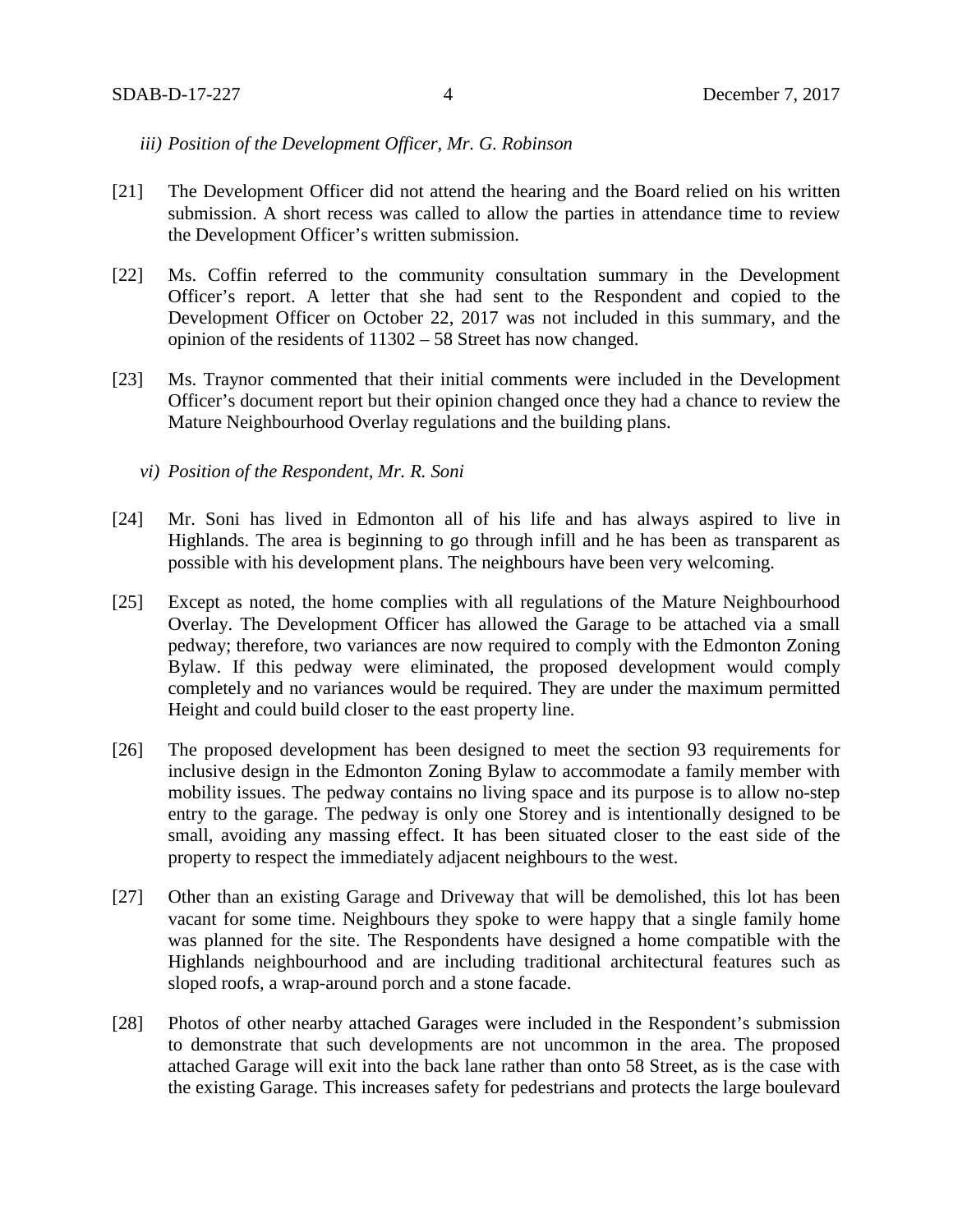trees. One of the reasons the Sonis were attracted to this lot was because of these beautiful trees and they will work with the City to protect them.

- [29] They took care to follow all of the City's development approval processes exactly. They followed all suggestions made by the Development Officer including how to situate the house on the lot. Strong support was received from many neighbours during the community consultation process including support from the owner of the historic Buttercup Farm House that this appeal refers to. The bylaws allowed an attached garage on the flanking side road when they first began the application process; however, the Mature Neighbourhood Overlay has recently been updated and a variance is now required.
- [30] The Sonis have invested a significant amount of time, money and effort into this project and it is financially prohibitive to make any substantial design changes now. As the lot is a unique reverse pie shape, it is not possible to push the development further towards the lane as the required Side Setbacks would no longer be met. Mr. Soni acknowledges that this development is a large home but they are within their rights to develop it.
- [31] No work has been done on the lot since they purchased it other than the removal of some dead trees. They intend to create an attractive landscape design including planting two coniferous and two deciduous trees. A retaining wall may be required between the subject site and the immediately adjacent lot to the west to ensure there are no drainage issues. They would incorporate such a wall into some type of garden feature.
- [32] They are not developers, just a family looking to build a long-term home. They have no intention of building a separate suite in the basement and it has not been included in the plans. They intend to apply for the Cornerstone Grant Program for the Secondary Suite above the Garage, which requires that they own the property for a minimum of five years – otherwise this grant would have to be refunded.
- [33] The Garage Suite will be accessed by exterior stairs with privacy screening. This screening is a requirement of the City.
- [34] They strongly believe their home and the required variances would not unduly interfere with the amenities of the neighbourhood, nor materially interfere with or affect the use, enjoyment or value of neighbouring parcels of land. The proposed development conforms with the Use prescribed for that land as a single family home. It will complement and enhance the beauty of the neighbourhood.

### *v) Rebuttal of the Appellant*

[35] She believes the Garage orientation is a non-issue. Her issue is with the large, visually wide area. Even without the pedway the house is 25 percent wider than any other house in the area. When the pedway and the Garage are taken into account the combined width is double the width of the next widest house in the area.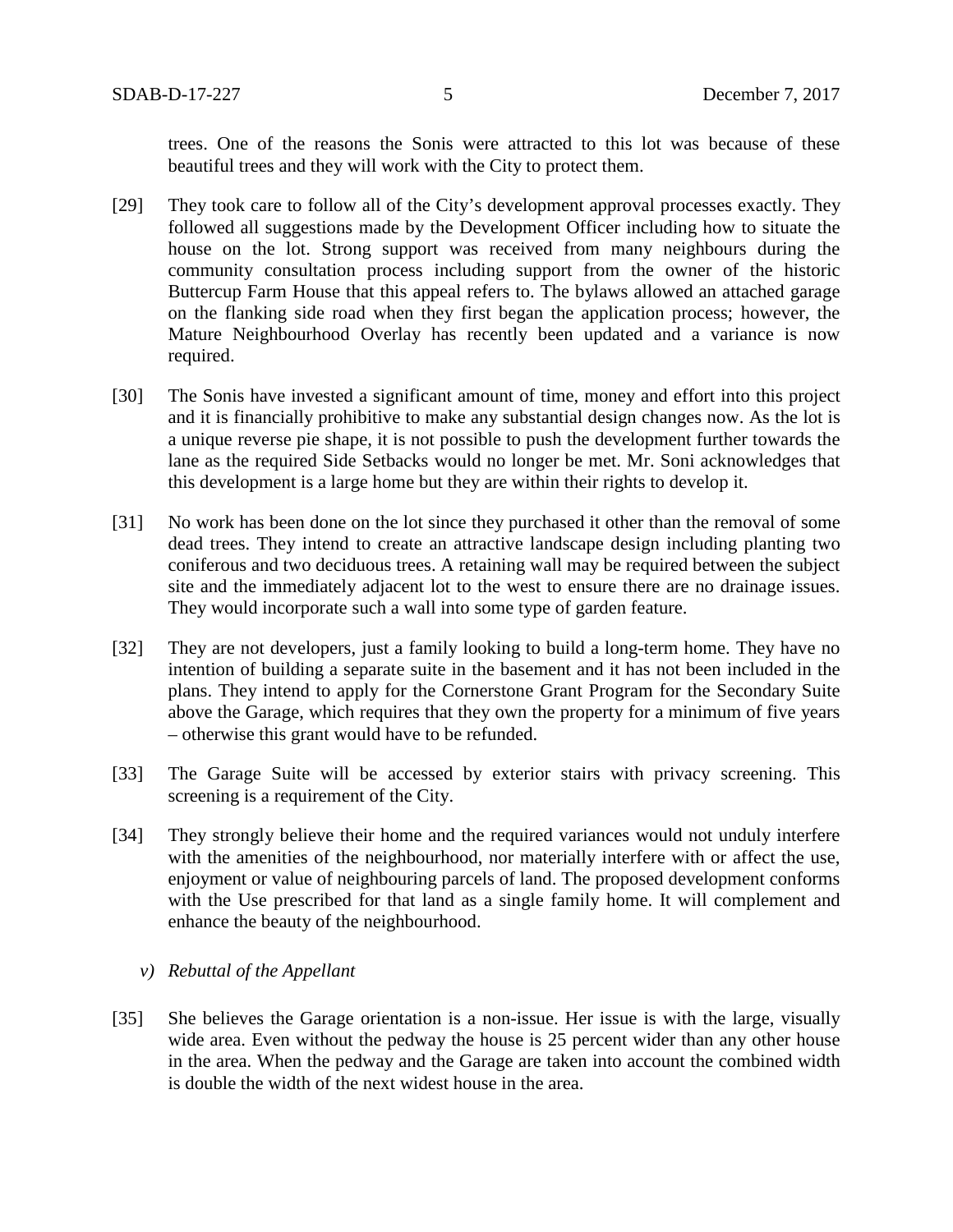- [36] The need for a pedway is temporary in nature but will become a permanent feature of the development.
- [37] She has genuine concerns regarding the proposed development and feels it is important for the City to look after needs and concerns of existing residents.

### **Decision**

- [38] The appeal is DENIED and the decision of the Development Authority is CONFIRMED. The development is GRANTED as approved by the Development Authority.
- [39] In granting the development the following variances to the Zoning Bylaw are allowed:
	- a. Section 814.3(4) is varied to permit a deficiency of 8.31 metres for the minimum required distance from the house to the rear property line, thereby increasing the minimum allowed to 7.53 metres (19% of site depth) instead of the required 15.84 metres (40% of site depth).
	- b. Section 814.3(19) is waived to allow the rear Garage to be attached.

#### **Reasons for Decision**

- [40] The proposed development is for a Single Detached House with Secondary Suite, both of which are Permitted Uses in the RF1 Single Detached Residential Zone. The proposed development is located both in the RF1 Zone and the Mature Neighbourhood Overlay.
- [41] The Board accepts the Respondent's rationale for the two variances granted.
	- a. The minimum required distance from the house to the rear property line of 40 percent is only deficient because of the pedway attaching the principal residence and the garage. Without this connector the Rear Setback to the house would be in excess of the minimum required.
	- b. Further, the Board accepts the Respondent's rationale for the need for the connector between the house and the garage as the house has been designed to comply with the section 93 requirements for inclusive design to accommodate an elderly relative with mobility problems.
- [42] The Board acknowledges the concerns of the Appellant and other residents in the area, which relate largely to the scale and massing of the proposed development. However, issues with respect to scale and massing are typically associated with Height and Site Coverage overages, and in this case, the development complies with all Height, Site Coverage, and Front and Side Setback regulations.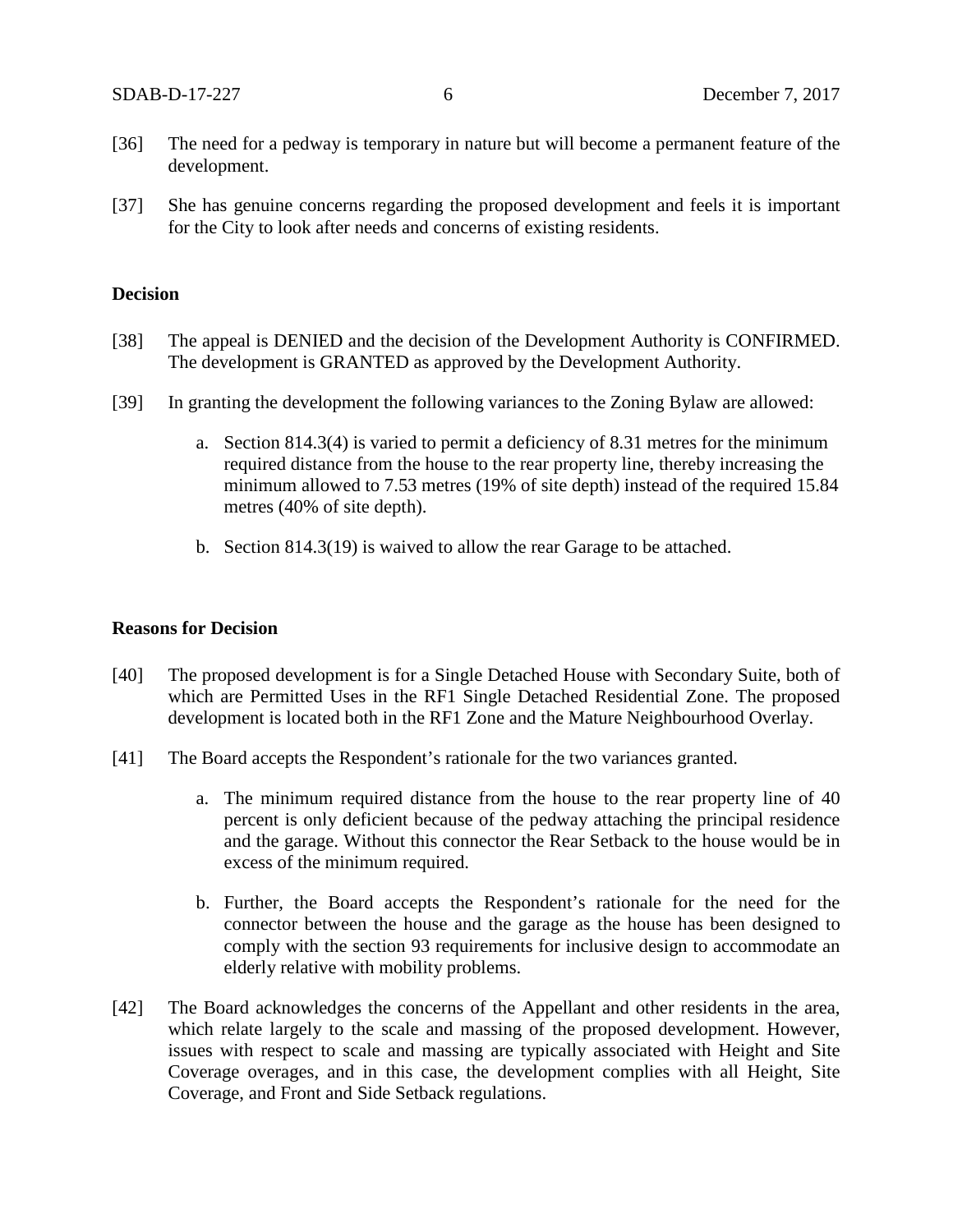- [43] The Board also acknowledges the concerns of the neighbours to the West about the projection of the proposed development beyond the front of their house. However, information provided to the Board indicates that the proposed development complies fully with the minimum required Front Setback of the Mature Neighbourhood Overlay. Furthermore, given the unique shape of the lot, if the development were moved back toward the rear Lot Line a portion of the home would project into the required interior Side Setback.
- [44] The Respondent has completed a comprehensive community consultation that generated substantial support even though two of the supporters have subsequently reversed their opinions. The Board also notes that the Respondents provided information that attached garages are characteristic of the area even though they are no longer permitted under the revised Mature Neighbourhood Overlay.
- [45] For the above reasons, the Board finds that the two variances granted will not unduly interfere with the amenities of the neighbourhood nor materially interfere with or affect the use, enjoyment or value of neighbouring parcels of land.
- [46] Accordingly the Board denies the appeal.

Noel Somerville, Presiding Officer Subdivision and Development Appeal Board

Board Members in Attendance Ms. K. Cherniawsky, Mr. A. Bolstad, Ms. S. LaPerle, Ms. D. Kronewitt Martin